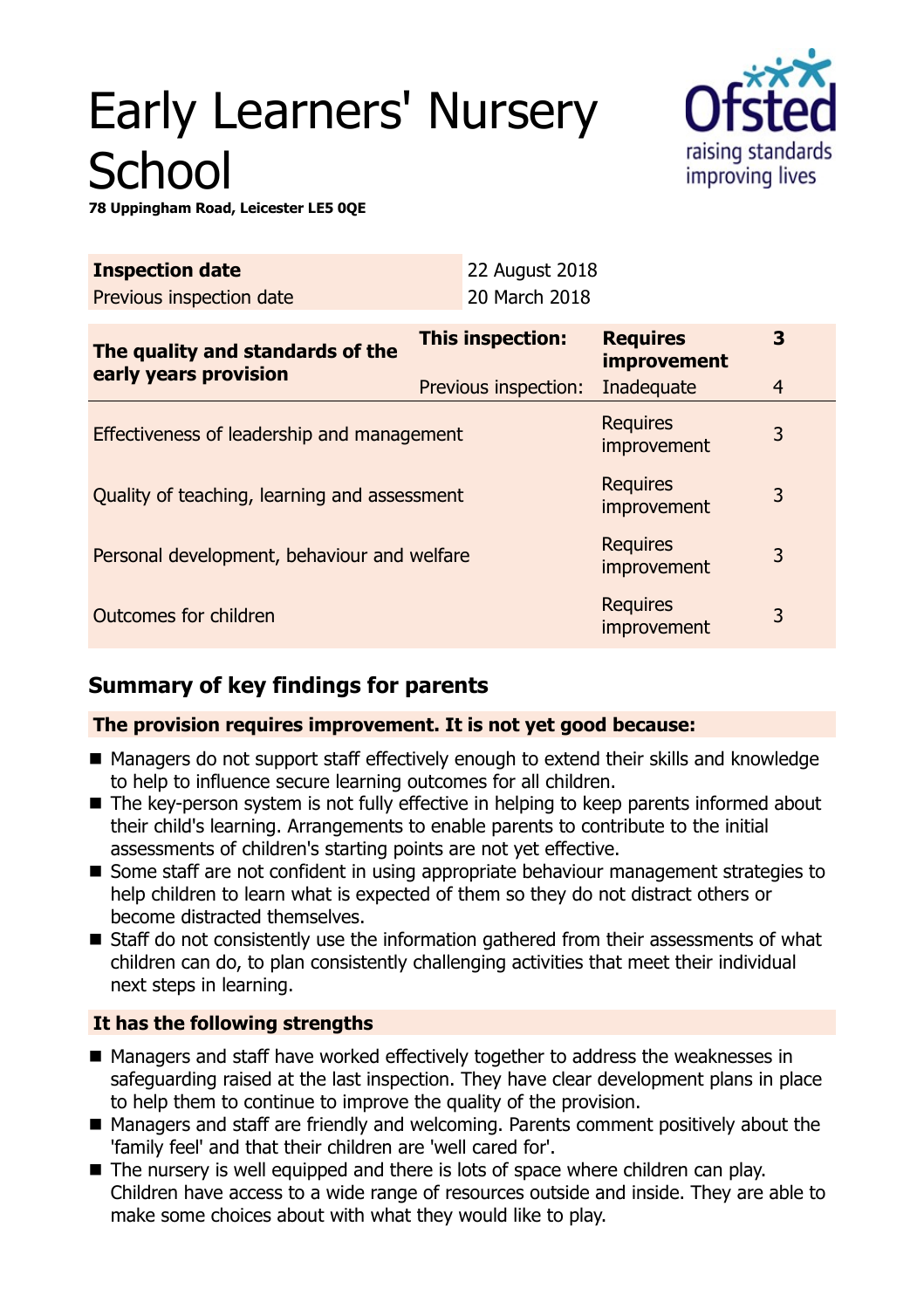## **What the setting needs to do to improve further**

#### **To meet the requirements of the early years foundation stage and Childcare Register the provider must:**

|                                                                                                                                                                                                       | Due date   |
|-------------------------------------------------------------------------------------------------------------------------------------------------------------------------------------------------------|------------|
| develop the current procedures to support staff more effectively,<br>extend their skills and raise teaching standards to a consistently<br>good level                                                 | 23/11/2018 |
| improve the key-person system in order to build positive<br>relationships with parents, to establish initial learning for children<br>and to engage parents in their ongoing learning and development | 23/11/2018 |
| implement consistent and effective behaviour management<br>strategies to help every child learn what is expected of them.                                                                             | 23/11/2018 |

#### **To further improve the quality of the early years provision the provider should:**

 $\blacksquare$  develop further how the information gathered from children's assessments is used to plan consistently challenging activities that reflect their individual next steps in learning.

#### **Inspection activities**

- The inspector observed the quality of teaching during activities indoors and assessed the impact this has on children's learning.
- The inspector completed a joint observation with the deputy manager. She spoke with staff and children during the inspection.
- $\blacksquare$  The inspector held a meeting with the nursery manager and provider. She looked at relevant documentation and evidence of the suitability of staff working in the nursery.
- $\blacksquare$  The inspector took a tour of the premises.
- $\blacksquare$  The inspector spoke to a number of parents during the inspection and took account of their views.

**Inspector** Claire Muddimer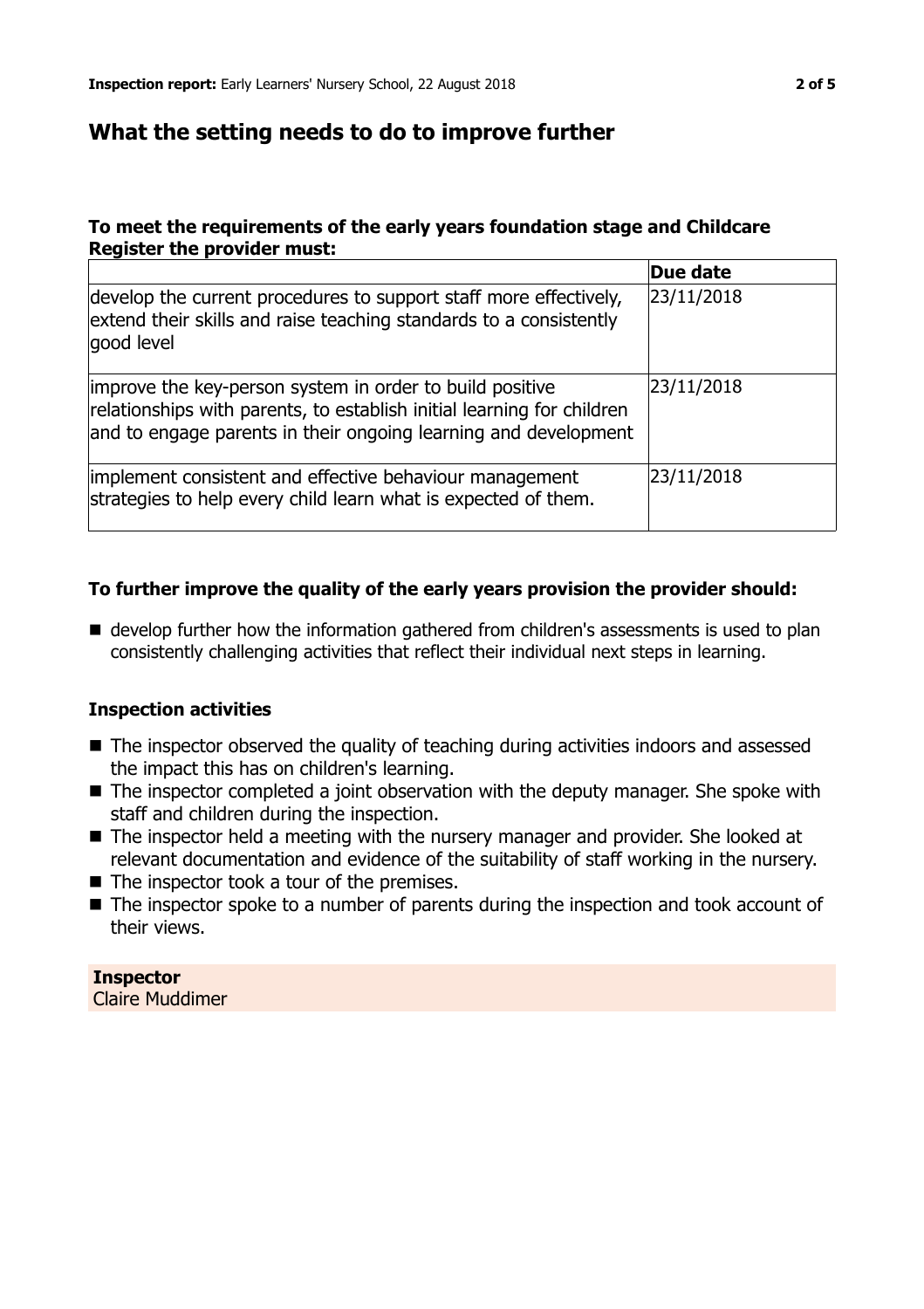# **Inspection findings**

#### **Effectiveness of leadership and management requires improvement**

Managers have made improvements to the safety and suitability of the environment since the last inspection. Risk assessments have been reviewed and put in place to promote a safe and secure environment in which children can play. Arrangements to support staff's ongoing skills and training have recently been implemented to improve practice. However, these are not yet robust enough to set clear targets for staff. Consequently, inconsistencies in the quality of teaching remain and not all children make the progress of which they are capable. Safeguarding is effective. Staff have a secure knowledge of their responsibilities with regard to child protection and wider safeguarding issues. Managers implement appropriate procedures in relation to ensuring the safe recruitment of staff. Ratios are maintained and staff are deployed appropriately to ensure children are supervised to promote their safety.

#### **Quality of teaching, learning and assessment requires improvement**

The quality of teaching is variable across the nursery. In addition, staff do not consistently gather sufficient information from parents about what their key children already know and can do. This hinders staff in completing accurate and timely initial assessments and as an ongoing two-way exchange of information. Staff complete observations of children as they play, to identify what they need to do next. However, they are not yet making best use of this to inform their planning and interactions with children. Consequently, some activities are not well presented and lack sufficient challenge, and staff miss opportunities to extend on children's learning further. When teaching is better, staff sit alongside and talk to children as they play. They introduce and repeat words to promote children's developing speaking skills.

#### **Personal development, behaviour and welfare require improvement**

Children are happy and settled. They develop warm relationships with staff, who are kind and caring. Parents comment positively about the welcoming staff and say that their children enjoy their time in the setting. Staff are responsive to children's individual needs. Children are praised for their achievements. However, some staff lack confidence in implementing strategies to help children to learn rules and boundaries, and to take responsibility for resources and the environment. For example, mealtimes are disrupted as children get up from the table and distract others. Older children drop toys and aprons on the floor when they have finished with them. Children's good health is promoted. They are active throughout the day and enjoy daily opportunities to play outdoors. Children eat a varied range of food that reflects their individual needs.

#### **Outcomes for children require improvement**

Children gain some skills that prepare them for the next stage in their learning. However, variations in the quality of teaching result in missed opportunities to extend some children's learning to help them make consistently good progress in readiness for school. Nevertheless, children enjoy looking at books and make marks in different ways, using pens, paints and sticks. They build positive relationships with their friends and enjoy exploring the environment and resources available to them.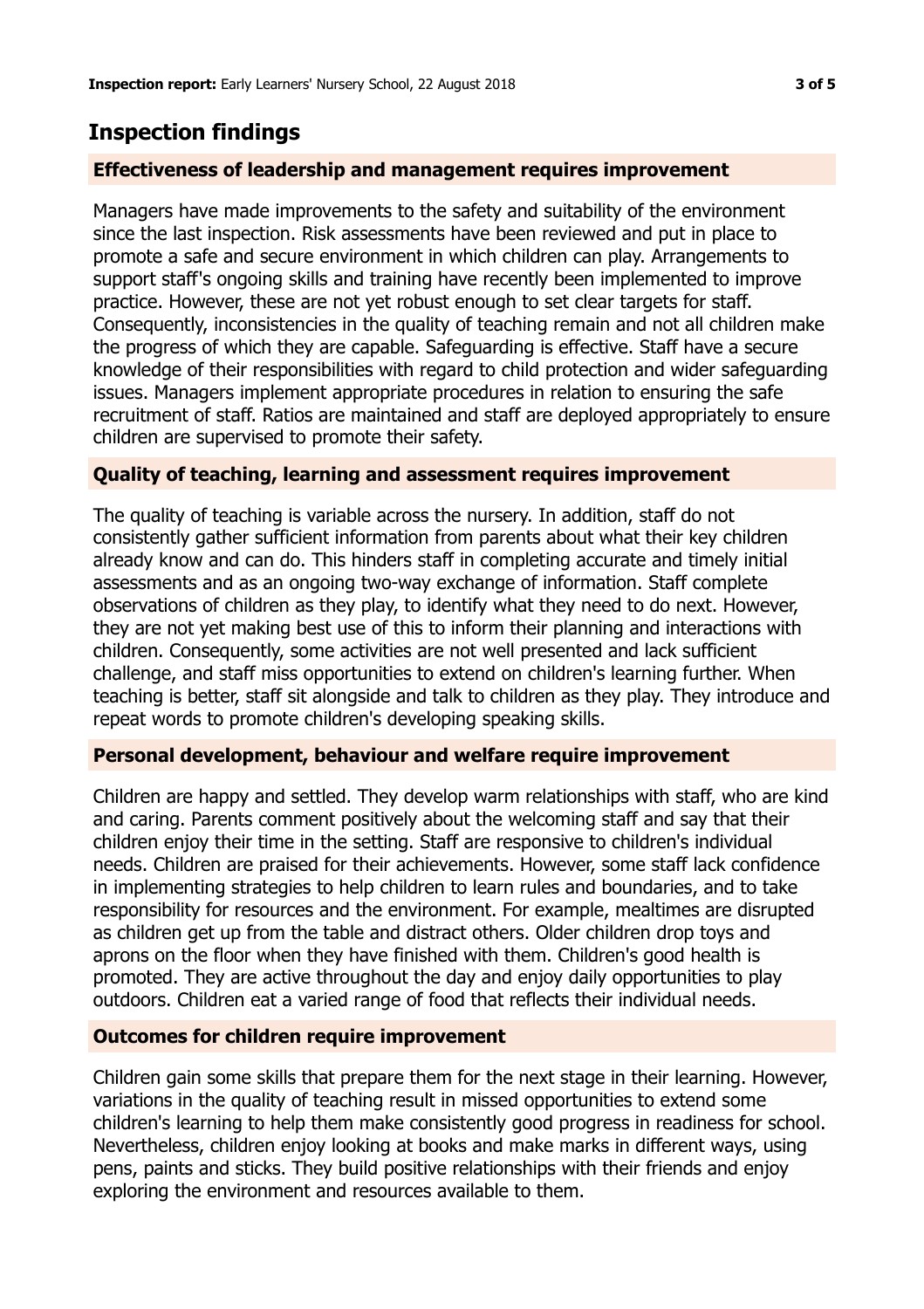## **Setting details**

| Unique reference number                             | EY410668                                                                             |
|-----------------------------------------------------|--------------------------------------------------------------------------------------|
| <b>Local authority</b>                              | Leicester                                                                            |
| <b>Inspection number</b>                            | 10057076                                                                             |
| <b>Type of provision</b>                            | Full day care                                                                        |
| <b>Registers</b>                                    | Early Years Register, Compulsory Childcare<br>Register, Voluntary Childcare Register |
| Day care type                                       | Childcare on non-domestic premises                                                   |
| <b>Age range of children</b>                        | $1 - 5$                                                                              |
| <b>Total number of places</b>                       | 70                                                                                   |
| Number of children on roll                          | 18                                                                                   |
| Name of registered person                           | L E Associates (UK) Limited                                                          |
| <b>Registered person unique</b><br>reference number | RP529794                                                                             |
| Date of previous inspection                         | 20 March 2018                                                                        |
| <b>Telephone number</b>                             | 0116 2763377                                                                         |

Early Learners' Nursery School registered in 2010. There are 10 members of childcare staff. Of these, four hold appropriate early years qualifications at level 3 and one holds qualified teacher status. The nursery opens from Monday to Friday, all year round. Sessions are from 7am until 7pm. The nursery provides funded early education for two-, three- and four-year-old children.

This inspection was carried out by Ofsted under sections 49 and 50 of the Childcare Act 2006 on the quality and standards of provision that is registered on the Early Years Register. The registered person must ensure that this provision complies with the statutory framework for children's learning, development and care, known as the early years foundation stage.

Any complaints about the inspection or the report should be made following the procedures set out in the guidance Complaints procedure: raising concerns and making complaints about Ofsted, which is available from Ofsted's website: www.ofsted.gov.uk. If you would like Ofsted to send you a copy of the guidance, please telephone 0300 123 4234, or email [enquiries@ofsted.gov.uk.](mailto:enquiries@ofsted.gov.uk)